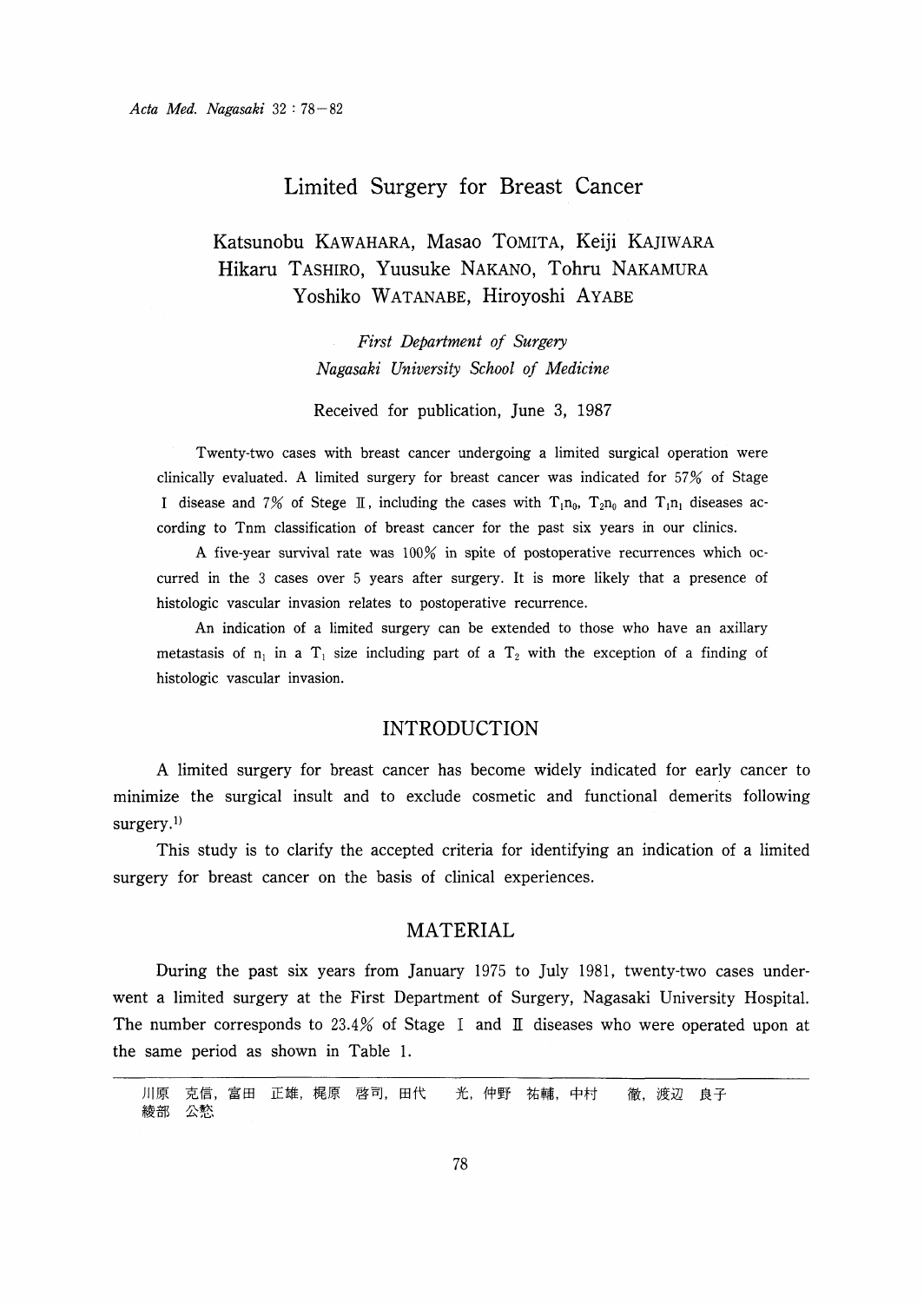Limited surgery was performed in 16 (57.2%) out of 28 in Stage I disease and 6 (7  $%$ ) out of 88 in Stage II.

The operative procedures of a limited surgery comprised Br (resection of breast gland) in 1.  $Br + Ax$  (resection of breast gland + dissection of axillar lymph nodes) in 6 and  $Br + Ax + Mn$  (resection of breast gland+dissection of axillar lymph nodes+resection of the pectoralis minor muscle) in 15.

According to the size of resected tumor mass as shown in Table 2, one was the size of less than 1 cm in diameter,  $15$  less than  $2$ cm and  $5$  less than  $3$ cm including the maximum of 4.5crn in diameter. Most of whom underwent a limited surgery in this series had the tumor size of less than 2cm in diameter. The maximal diameter of 4.5cm of resected tumor mass was seen in a 81-year old female.

According to Tnm classification as shown in Table 3, 11 showed  $T_1n_0$  and  $T_1n_1$ . Based on the n-factor analysis, 13 were  $n_0$ . As far as the tumor size is as large as  $T_1$ ,  $n_1$  is

Table 1. Stage I and  $\text{I\!I}$  breast cancers operated upon during a period from January 1975 to July 1981 at Ist Department of Surgery, Nagasaki University Hospital.

| Operative<br>procedure | Br | Br+Ax | $Br+Ax$<br>$+Mn$ | $Br+Ax$<br>$Mj+Mn$ |    |
|------------------------|----|-------|------------------|--------------------|----|
| Stage I                |    |       | 14               | 12                 | 28 |
| Stage II               | o  | 5     |                  | 82                 | 88 |
|                        |    |       |                  |                    |    |

Table 2. Relationship between operative procedure and size of resected tumor mass.

| Tumor size<br>in diameter<br>Operative<br>procedure |   | $-1.0$ $-2.0$ $-3.0$ $3.1$ |      |   |  |
|-----------------------------------------------------|---|----------------------------|------|---|--|
| Βr                                                  | 0 |                            | 0    | O |  |
| Br+Ax                                               | N |                            | 4(1) |   |  |
| Br+Ax+Mn                                            | п | 13(2)                      |      | O |  |

|                            | ) died of recurrence |             |      |                                                                  |   |  |
|----------------------------|----------------------|-------------|------|------------------------------------------------------------------|---|--|
| tnM<br>Operative procedure | $t_1n_0$             | $t_1n_{1a}$ |      | $t_2$ n <sub>0</sub> $t_2$ n <sub>1a</sub> $t_2$ n <sub>1b</sub> |   |  |
| Βr                         |                      | 0           | 0    | 0                                                                | 0 |  |
| $Br+Ax$                    |                      | 0           | 1(1) | l                                                                | 3 |  |
| Br+Ax+Mn                   | 9(1)                 | 5(1)        |      | 0                                                                | 0 |  |
|                            | 11(1)                | 5(1)        | 2(1) |                                                                  | 3 |  |

( ) died of recurrence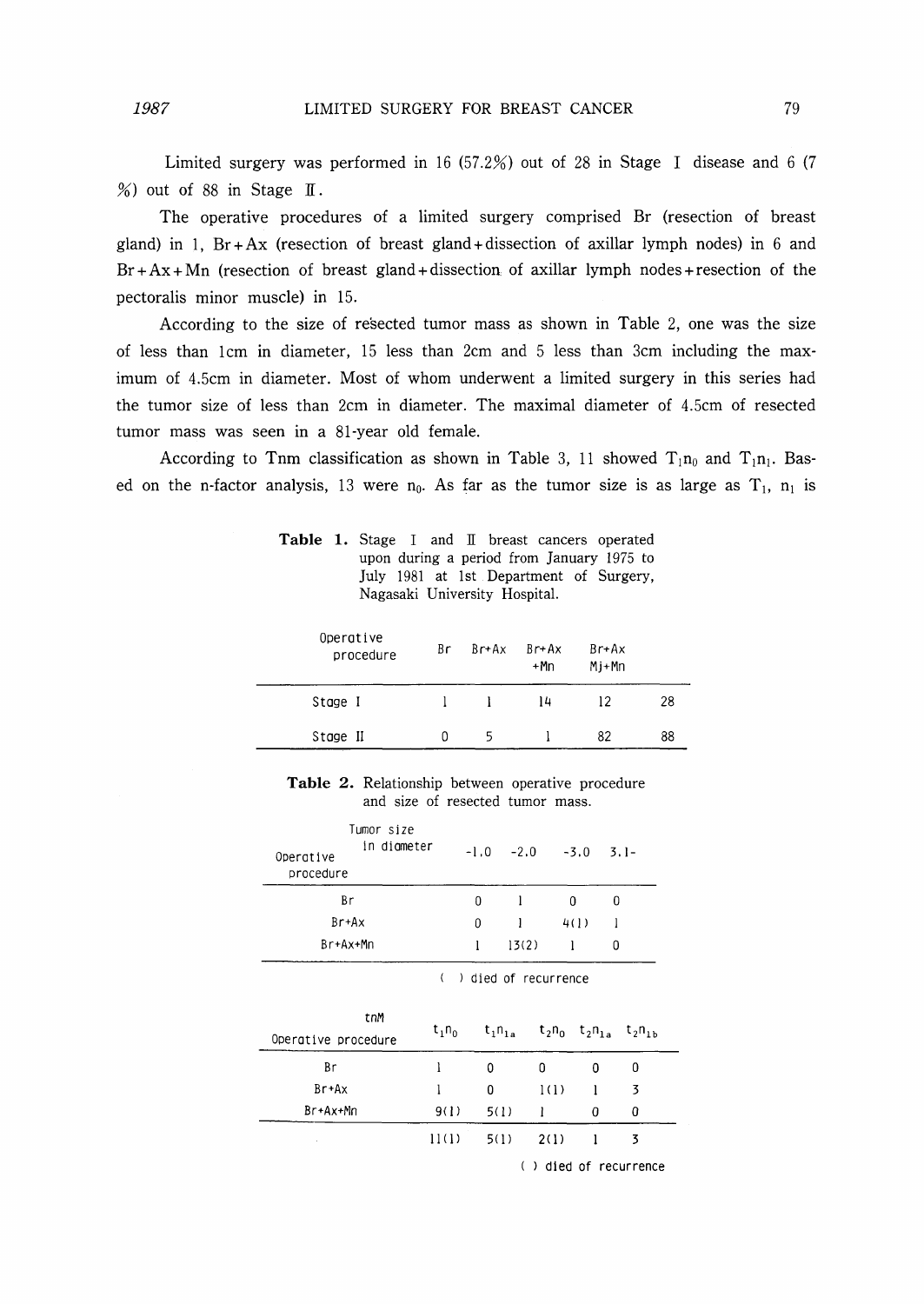#### K. KAWAHARA

included as a favorable candidate of a limited surgery. A case with a  $T_2n_1$  breast cancer was an aged patient of 81-year old in whom this operative procedure was indicated because of poor general condition. The indication of a limited surgery could be extended to  $T_{2n_1}$  in this series. At least, the selection of a limited surgery was unrelated to histologic patterns. Postoperative recurrence was seen in  $1 \left( 16.6\% \right)$  undergoing an operative procedure of  $Br+Ax$  and in 2 (13.3%) undergoing  $Br+Ax+Mn$  respectively. As for the tumor sizes, 2 were less than 2cm in diameter, one was less than 3cm.

Such results showed that postoperative recurrence was not closely related to the operative procedures as well as the tumor sized.

The clinical background of recurrence was viewed from analysis of 3 cases with postoperative recurrence as shown in Table 4. The 3 cases include 2 of not having nodal involvement, indicating that there is nothing clinically peculiar to occurring postoperative recurrence as shown in Table 4. However, a pattern of histologic vessel invasion was confirmed in 2 with  $\text{lv}(+)$  (lymphatic vessel invasion) and in 1 with  $\text{vl}(+)$  (vascular vessel invasion). The time intervals of recurrence after surgery in 3 cases were 5.7, 7 and 9 years respectively in the course of more than 5 years after surgery.

|                                 | GІ | G II | G III |
|---------------------------------|----|------|-------|
| arterial phase                  | 10 |      |       |
| alearness of vessel wall margin | ۱n |      |       |
| waning of vessel branching      |    |      |       |
| unclearness of the wall         |    |      |       |
| extravasation                   |    |      | ာ     |
| vascular interruption           |    |      |       |
| venous phase                    |    |      |       |
| clearness of vessel wall margin |    |      |       |
| waning of branching             |    |      |       |
| unclearness of the wall         |    |      |       |
| extravasation                   |    |      |       |
| vascular interruption           |    |      |       |

|  | Table 3. angiographic finding. |  |
|--|--------------------------------|--|
|  |                                |  |

|  |  |  |  |  |  |  |  | <b>Table 4.</b> Clinical profiles of 3 cases with postoperative recurrence. |  |
|--|--|--|--|--|--|--|--|-----------------------------------------------------------------------------|--|
|--|--|--|--|--|--|--|--|-----------------------------------------------------------------------------|--|

| case<br>gge(yrs) | location<br>of the tumor<br>$size$ ( $cm$ ) | OD.<br>procedure | histology                  | node<br>metastasis | histologic<br>vascular<br>invasion<br>Ly v |
|------------------|---------------------------------------------|------------------|----------------------------|--------------------|--------------------------------------------|
| 62               | AC<br>2.6                                   | Br+Ax            | Scir<br>$2 \theta_3$       | $n_{0}$            | $Ly_1$ $v_0$                               |
| 73               | C<br>1.5                                    | Br+Ax+Mn         | Solid tub.<br>$2 \theta_2$ | $n_{1a}$           | $Ly_1$ $v_1$                               |
| 58               | D<br>2.0                                    | Br+Ax+Mn         | Solid tub.<br>$2\,0_2$     | $n_{0}$            | $Ly_0$ $v_0$                               |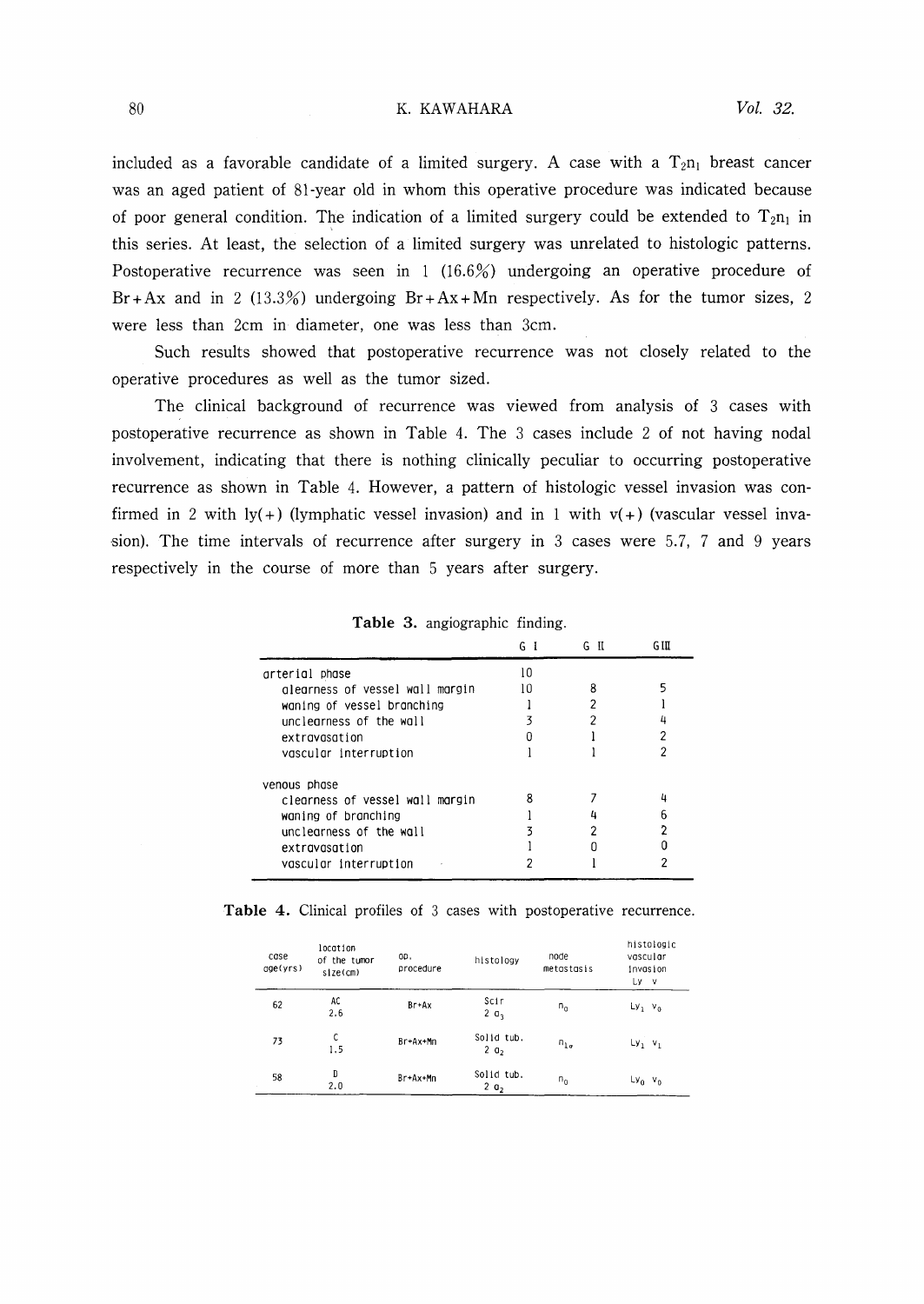Two out of the 3 cases with postoperative recurrence accompanied distant metastasis into the bone and the lung,

However, the prognosis of limited surgery for Stage I and  $\mathbb I$  diseases seemed to be almost similar to that of standard radical operations which was performed at the same period of time as shown in Table 5.

|         | $n_{0}$            | $n_{1a}$           | $n_{1\beta}$          |                    |
|---------|--------------------|--------------------|-----------------------|--------------------|
| $T_{1}$ | 2 of 15<br>(13.3%) | 0                  | 0 of 1                | 2 of 16<br>(12.5%) |
| $T_{2}$ | 2 of 41<br>(4.8%)  | 2 of 18<br>(11.1%) | $1$ of $11$<br>(9.02) | 5 of 70<br>(7.18)  |
|         | 4 of 56<br>(7.12)  | 2 of 18<br>(11.1%) | $1$ of $12$<br>(8.37) | 7 of 86<br>(8.12)  |

Table 5. Recurrence in Stage I and II diseases following radical mastectomy at the same period of time with evaluating prognosis for limited operation.

### DISCUSSION

A Iimited surgery for breast cancer benefits frorn reducting the postoperative cosmetic and functional defects and also prornises to reduce the incidence of postoperative recurrence if oncologic radicality is provided.<sup>2)</sup> Recently caution is employed to avoid occurring atrophy of pectoralis major muscle in terms of an operative procedure of a limited surgery.

It is believed that prognosis for breast cancer can be attributed to the stage of disease which correlates well with progressing of cancer extension. Surgeons take it for granted that a limited surgery for breast cancer should be indicated for stage  $\;$  I and  $\;$  II diseases and an operative procedure of radical mastectorny is recornmended for those in whom nodal involvement and histologic vascular invasion are present and the tumor mass 10cated in the inframmatory fold.

In Stage  $\rm{II}$  disease, the indication for a limited surgery is restricted to those who have a disease of  $T_2N_2$  that cancer is limited to the cystic wall, or extending intraductally and situating adjacent to the axillary tail, less than 2.5cm in diameter.<sup>2)</sup> It is well known that the outcome of a limited surgery is satisfactory in condition of the restrictive indication although recurrence appears by chance 10 years after surgery. In fact, it takes much time until recurrence appears as is usual occurring following surgery for breast cancer. Therefore, when axillary metastasis is palpated, it should be identified as to whether it originates from primary cancer or newly second one.3) Attention is called to the fact that